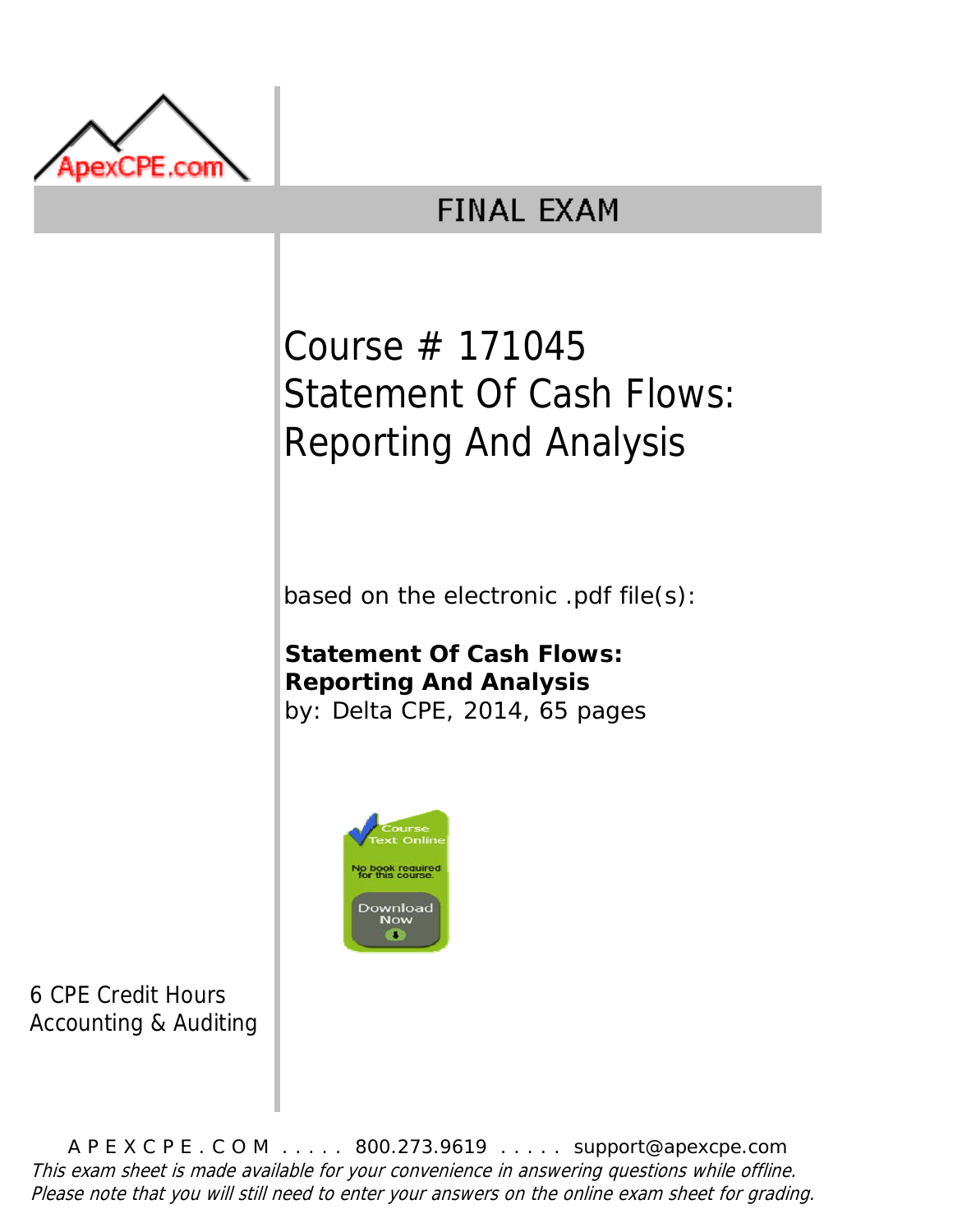Instructions are provided at the end of this document.

## **Chapter 0 - Course Material**

- 1. A statement of cash flows is to be presented in general-purpose external financial statements by which of the following?
	- **LETT** Publicly held business enterprises only.
	- **LETT** Privately held business enterprises only.
	- **LECCC** All business enterprises.
	- All business enterprises and not-for-profit organizations.
- 2. It is an objective of the statement of cash flows to

Disclose changes during the period in all asset and all equity accounts.

- Disclose the change in working capital during the period.
- Provide information about the operating, investing, and financing activities of an entity during a period.
- **L** None of these.
- 3. Bay Manufacturing Co. purchased a 3-month U.S. Treasury bill. In preparing Bay's statement of cash flows, this purchase would
	- **Have no effect.**
	- Be treated as an outflow from financing activities.
	- Be treated as an outflow from investing activities.
	- Be treated as an outflow from lending activities.
- 4. Which of the following cash flows per share should be reported in a statement of cash flows?
	- **LETT** Primary cash flows per share only.
	- **LETT** Fully diluted cash flows per share only.
	- **L\_\_\_ Both basic and diluted cash flows per share.**
	- Cash flows per share should not be reported.
- 5. Which of the following is a primary use of cash?
	- L**EXEC** Borrowing
	- **Investment by owners**
	- L**L**Operating expenses
	- Sale of equipment
- 6. A reconciliation of net income to cash flow from operations is required
	- I If the direct method is used.
	- If the indirect method is used.
	- A or B.
	- L\_\_\_\_\_ None of the above.
- 7. The only difference between the direct method and the indirect method is the presentation in the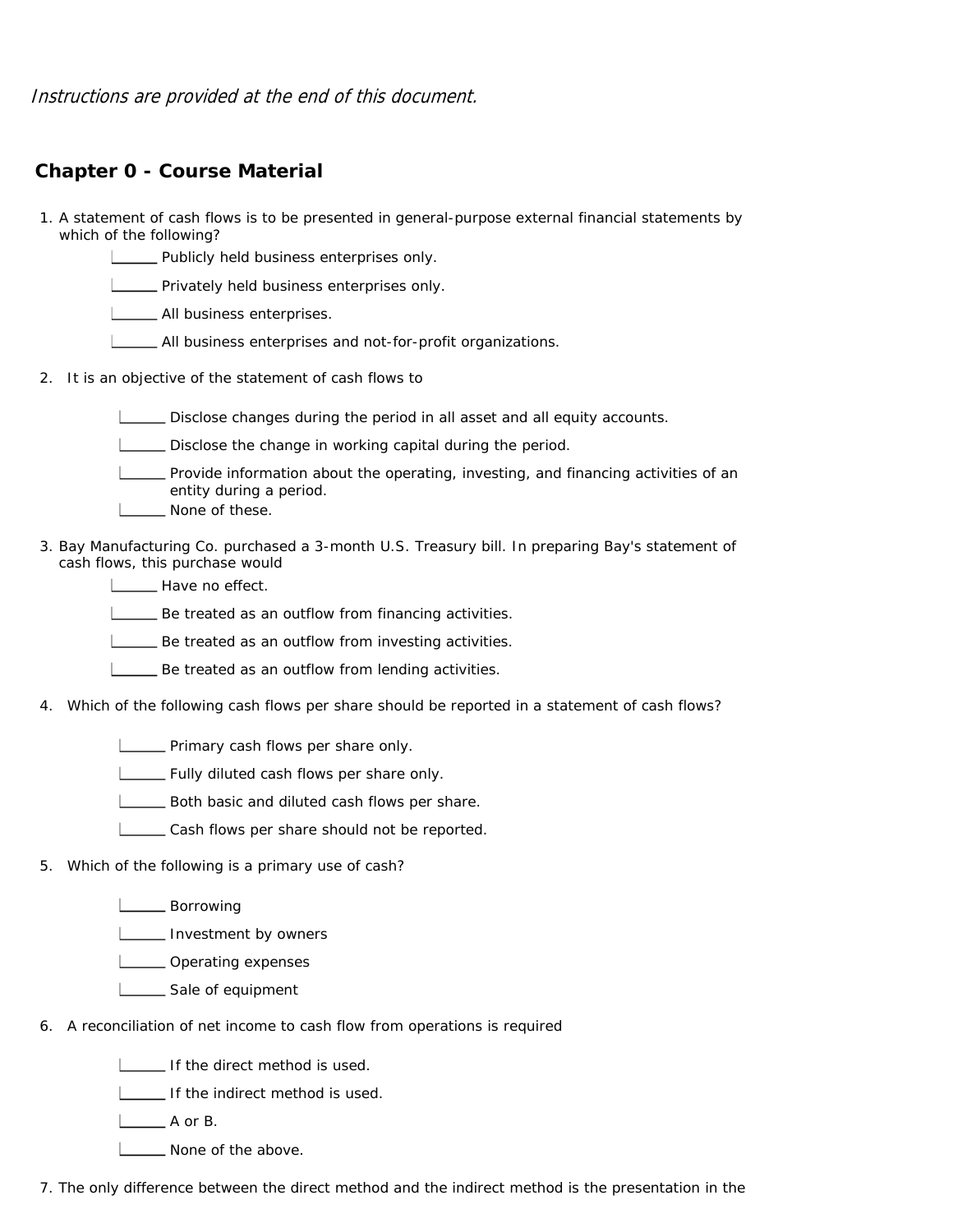activities section of the statement of cash flows.

- L\_\_\_\_\_ Operating. Financing. **Investing.**
- **All of the above.**
- 8. Donnegan Company reported operating expenses of \$285,000 for 2X12. The following data were extracted from the company's financial records: On 12/31/2X11, Prepaid Expenses = \$60,000 and Accrued Expenses = \$210,000; on 12/31/2X12, Prepaid Expenses = \$69,000 and Accrued Expenses = \$255,000. On a statement of cash flows for 2X12, using the direct method, cash payments for operating expenses should be:
	- \$339,000.  $\frac{1}{1}$  \$321,000.  $L_{249,000}$ .  $\frac{1}{2}$ \$231,000.
- 9. An increase in accounts receivable would be reported in a statement of cash flows using the indirect method (reconciliation method) as a(n)
	- Addition to net income in arriving at net cash flow from operating activities.
	- Deduction from net income in arriving at net cash flow from operating activities.

**LECASH outflow from investing activities.** 

- **LETT** Cash outflow from financing activities.
- 10. The amortization of bond premium on long-term debt should be presented in a statement of cash flows (using the indirect method for operating activities) as a(n)
	- Addition to net income.
	- Deduction from net income.
	- **Investing activity.**
	- **LETTE** Financing activity.
- 11. Crabbe Company reported \$80,000 of selling and administrative expenses on its income statement for the past year. The company had depreciation expense and an increase in prepaid expenses associated with the selling and administrative expenses for the year. Assuming use of the direct method, how would these items be handled in converting the accrual based selling and administrative expenses to the cash basis?
	- Both Depreciation and Increase in Prepaid Expenses would be deducted from the expense
	- Both Depreciation and Increase in Prepaid Expenses would be added to the expense
	- Depreciation would be deducted from the expense and Increase in Prepaid Expenses would be added to the expense.
	- Depreciation would be added to the expense and Increase in Prepaid Expenses would be deducted from the expense.
- 12. Xanthe Corporation had the following transactions occur in the current year: 1. Cash sale of merchandise inventory; 2. Sale of delivery truck at book value; 3. Sale of Xanthe common stock for cash; 4. Issuance of a note payable to a bank for cash; 5. Sale of a security held as an available-for-sale investment; 6. Collection of loan receivable. How many of the above items will appear as a cash inflow from investing activities on a statement of cash flows for the current year?
	- **L** Five items

Four items

| \_\_ Three items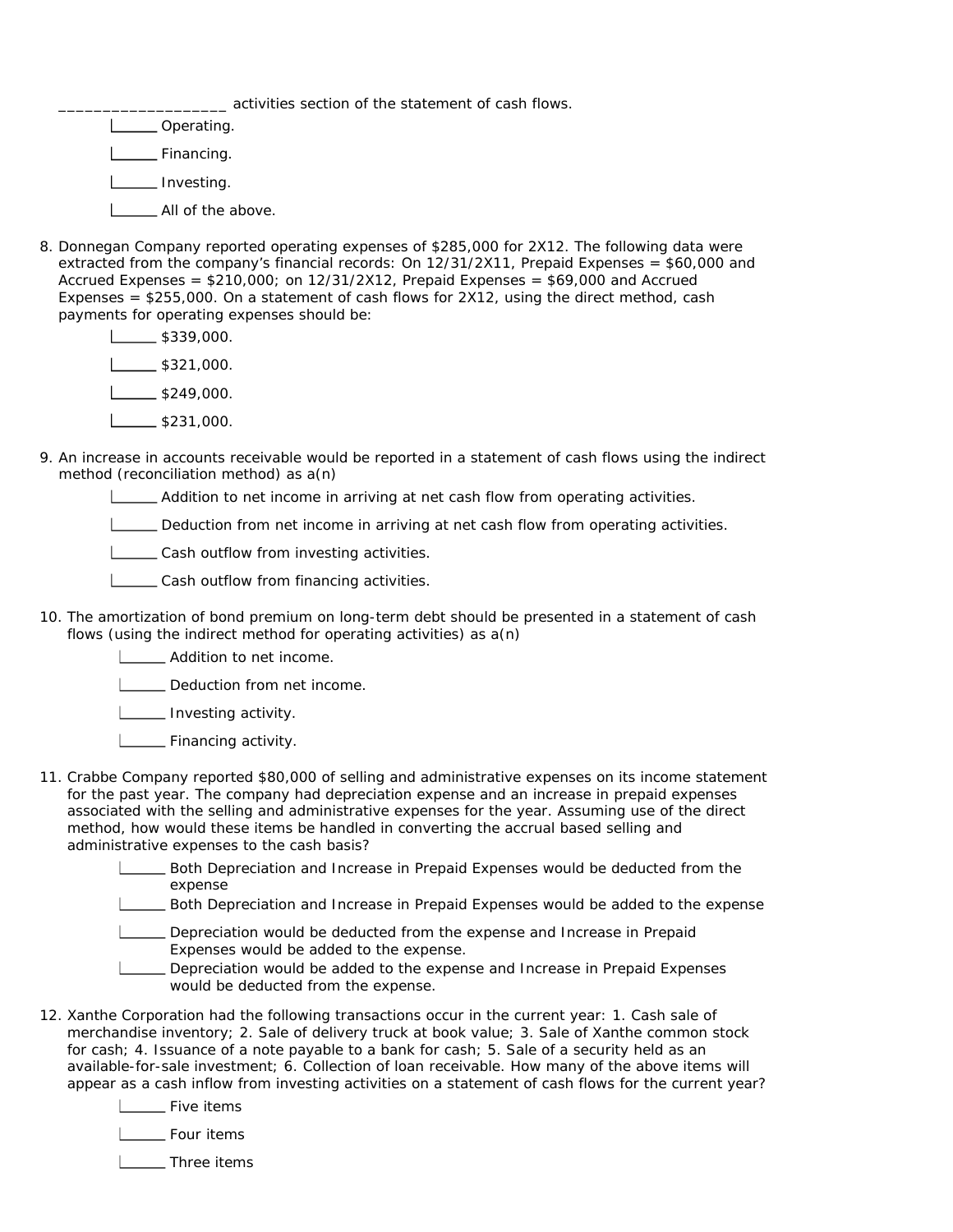L<sub>ta</sub> Two items

13. A company borrows \$10,000 and signs a 90-day nontrade note payable. In preparing a statement of cash flows (indirect method), this event would be reflected as a(n)

> Addition adjustment to net income in the cash flows from operating activities section.

**Cash outflow from investing activities.** 

**LETT** Cash inflow from investing activities.

- **LETT** Cash inflow from financing activities.
- 14. A statement of cash flows typically would not disclose the effects of
	- Capital stock issued at an amount greater than par value.

Stock dividends declared.

- **Letter** Cash dividends paid.
- **LETT** A purchase and immediate retirement of treasury stock.
- 15. Declaration of a cash dividend on common stock affects cash flows from operating activities under the direct and indirect methods as follows:
	- Outflow for the direct method and inflow for the indirect method
	- Inflow for the direct method and inflow for the indirect method
	- Outflow for the direct method and outflow for the indirect method
	- No effect for either the direct method or the indirect method
- 16. Which of the following would be classified as a financing activity on a statement of cash flows?
	- Declaration and distribution of a stock dividend
	- **LETT** Deposit to a bond sinking fund
	- Sale of a loan receivable
	- **LETT** Payment of interest to a creditor
- 17. Which of the following information should be disclosed as supplemental information in the statement of cash flows?
	- Both stock dividends and conversion of bond payable to common stock.
	- Stock dividends, but not a conversion of bond payable to common stock.
	- Conversion of bond payable to common stock, but not stock dividends.
	- Neither stock dividends nor conversion of bond payable to common stock.
- 18. How should significant noncash transactions be reported in the statement of cash flows according to GAAP?
	- They should be incorporated in the statement of cash flows in a section labeled, "Significant Noncash Transactions."
	- Such transactions should be incorporated in the section (operating, financing, or investing) that is most representative of the major component of the transaction.
	- These noncash transactions are not to be incorporated in the statement of cash flows. They may be summarized in a separate schedule at the bottom of the
	- statement or appear in a separate supplementary schedule to the financials.
		- They should be handled in a manner consistent with the transactions that affect cash flows.
- 19. The first step in the preparation of the statement of cash flows requires the use of information included in which comparative financial statements?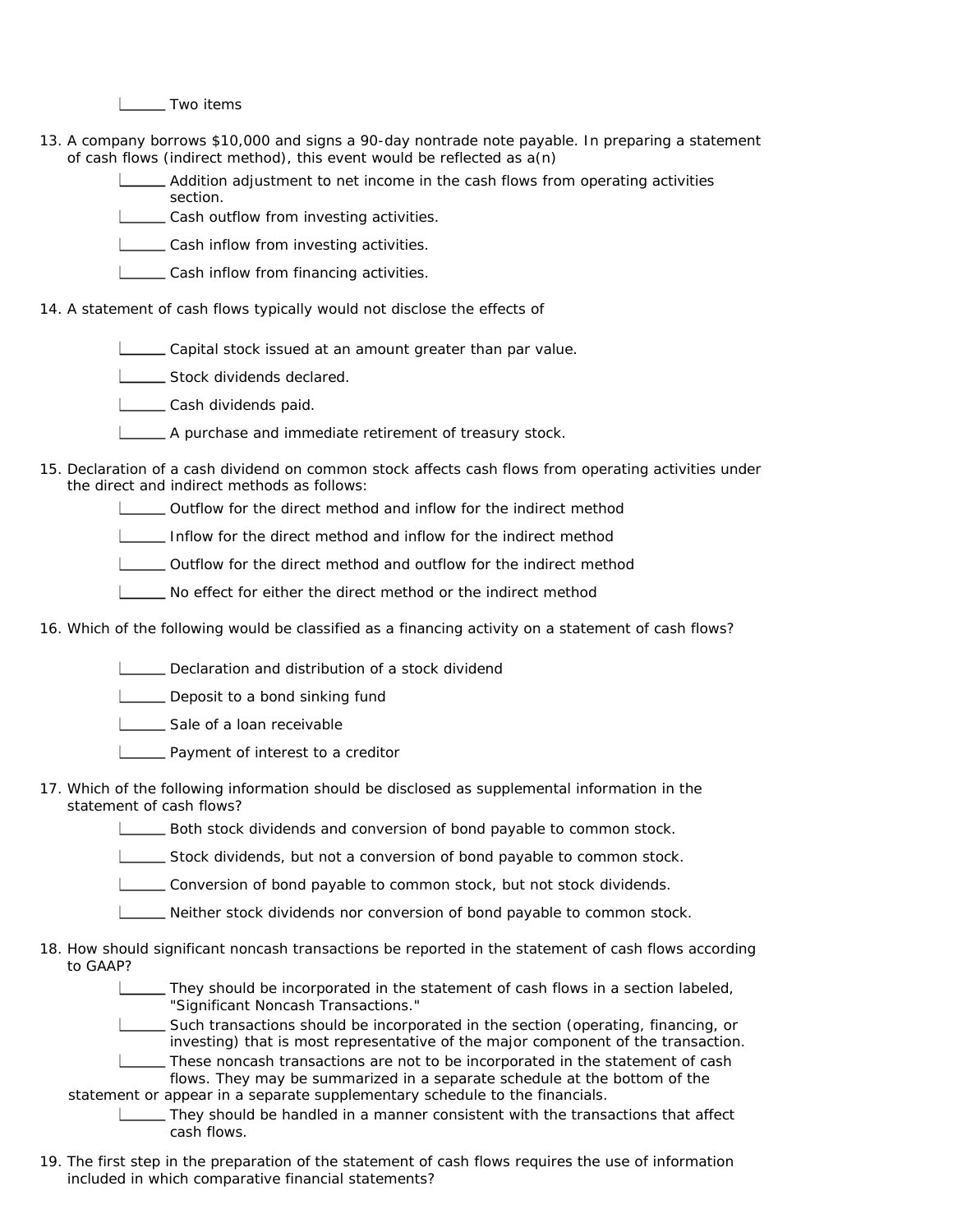**LETT** Statements of cash flows

1 \_\_\_\_ Balance sheets

I \_\_\_\_\_ Income statements

**LETTE** Statements of retained earnings

20. If common stock was issued to acquire an \$8,000 machine, how would the transaction appear on the statement of cash flows?

It would depend on whether you are using the direct or the indirect method.

It would be a positive \$8,000 in the financing section and a negative \$8,000 in the investing section.

It would be a negative \$8,000 in the financing section and a positive \$8,000 in the investing section.

It would not appear on the statement of cash flows but rather on a schedule of noncash investing and financing activities.

21. Lohmeyer Corporation reports: Cash provided by operating activities = \$250,000; Cash used by investing activities =  $$110,000$ ; Cash provided by financing activities =  $$140,000$ ; Beginning cash balance = \$70,000. What is Lohmeyer's ending cash balance?

> $\frac{1}{280,000}$  $L_{\frac{1}{2}}$ \$350,000.  $L_{\frac{500}{100}}$ \$500,000. 1 \$570,000.

- 22. During 2X12 the DLD Company had a net income of \$50,000. In addition, selected accounts showed the following changes: Accounts Receivable =  $$3,000$  increase: Accounts Payable = \$1,000 increase; Building = \$4,000 decrease; Depreciation Expense = \$1,500 increase; Bonds Payable  $= $8,000$  increase. What was the amount of cash provided by operating activities?
	- $\frac{1}{1}$ \$49,500

 $\frac{1}{50,000}$ 

- $\sqrt{551,500}$
- $\sqrt{559,500}$
- 23. Harding Corporation reports the following information: Net income = \$500,000; Depreciation expense =  $$140,000$ ; Increase in accounts receivable =  $$60,000$ . Harding should report cash provided by operating activities of
	- $\frac{1}{300,000}$ .  $\frac{1}{1}$ \$420,000.  $\sqrt{\frac{1}{100}}$ \$580,000.  $L_{2}$ \$700,000.
- 24. The following information on selected cash transactions for 2X12 has been provided by Mancuso Company: Proceeds from sale of land =  $$160,000$ ; Proceeds from long-term borrowings =  $$400,000$ ; Purchases of plant assets =  $$144,000$ ; Purchases of inventories =  $$680,000$ ; Proceeds from sale of Mancuso common stock  $= $240,000$ . What is the cash provided (used) by investing activities for the year ended December 31, 2X12, as a result of the above information?
	- $\frac{1}{1}$ \$16,000  $\frac{1}{1}$ \$256,000.  $\frac{1}{1}$ \$160,000.  $L_{\frac{1}{2}}$ \$800,000.
- 25. Selected information from Dinkel Company's 2X12 accounting records is as follows: Proceeds from issuance of common stock =  $$400,000$ ; Proceeds from issuance of bonds =  $$1,200,000$ ; Cash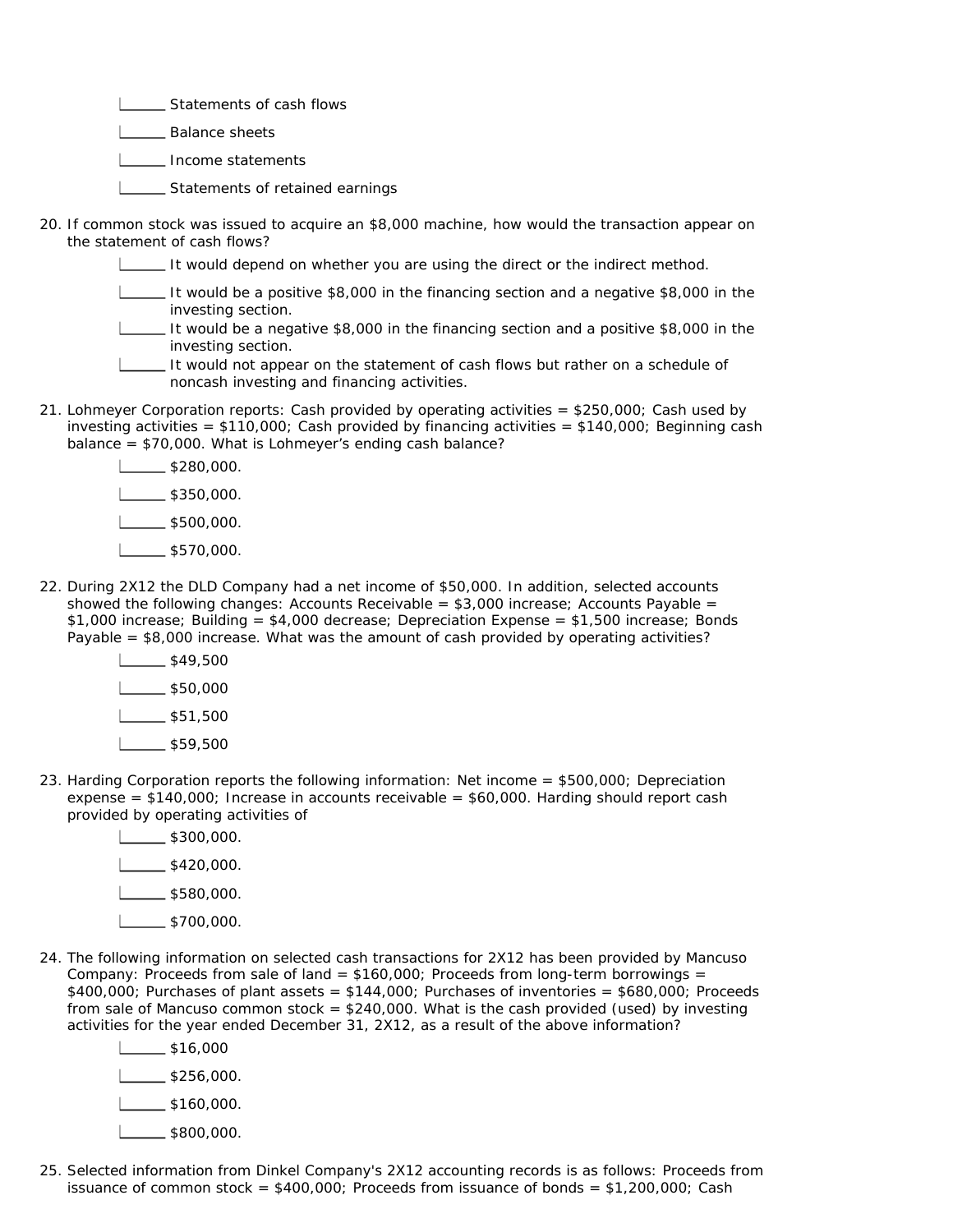dividends on common stock paid =  $$160,000$ ; Cash dividends on preferred stock paid =  $$60,000$ ; Purchases of treasury stock  $= $120,000$ ; Sale of stock to officers and employees not included above = \$100,000. Dinkel's statement of cash flows for the year ended December 31, 2X12, would show net cash provided (used) by financing activities of

- $\frac{1}{1}$ \$60,000.  $\Box$  \$(220,000).  $\frac{1}{1}$  \$160,000.  $1 \quad \_\_\$ \$1,360,000.
- 26. Hager Company sold some of its plant assets during 2011. The original cost of the plant assets was \$750,000 and the accumulated depreciation at date of sale was \$700,000. The proceeds from the sale of the plant assets were \$105,000. The information concerning the sale of the plant assets should be shown on Hager's statement of cash flows (indirect method) for the year ended December 31, 2011, as a(n)
	- Subtraction from net income of \$55,000 and a \$50,000 increase in cash flows from financing activities.
	- Addition to net income of \$55,000 and a \$105,000 increase in cash flows from investing activities.
	- Subtraction from net income of \$55,000 and a \$105,000 increase in cash flows from investing activities.
	- **Letter** Addition of \$105,000 to net income.
- 27. Net cash flow from operating activities for 2011 for Spencer Corporation was \$300,000. The following items are reported on the financial statements for 2011: Cash dividends paid on common stock =  $$20,000$ ; Depreciation and amortization =  $$12,000$ ; Increase in accounts receivables = \$24,000. Based on the information above, Spencer's net income for 2011 was:
	- $\frac{\$312,000}{.}$  $\frac{1}{2}$  \$296,000.
	- $\frac{1}{3264,000}$ .
	- $\frac{1}{2}$ \$256,000.
- 28. Packard Corporation reports the following information: Net cash provided by operating activities =  $$215,000$ ; Average current liabilities =  $$150,000$ ; Average long-term liabilities =  $$100,000$ ; Dividends paid =  $$60,000$ ; Capital expenditures =  $$110,000$ ; Payments of debt =  $$35,000$ . Packard's free cash flow is:
	- $\frac{1}{1}$ \$10,000.  $\frac{1}{1}$ \$45,000.  $\frac{1}{1}$ \$105,000.  $\frac{1}{1}$ \$155,000.
- 29. Net Cash Provided by Operating Activities/Average Total Liabilities is
	- **LECASH** debt coverage ratio.
	- **L** Free cash flow.
	- L\_\_\_\_ Current cash debt coverage ratio.
	- **LETT** Cash flow per share.
- 30. Ocean Company follows IFRS for its external financial reporting. Which of the following methods of reporting are acceptable under IFRS for the items shown?
	- Interest Received in Operating Activities, and Dividends Received in Investing Activities
	- Interest Received in Investing Activities, and Dividends Received in Financing Activities